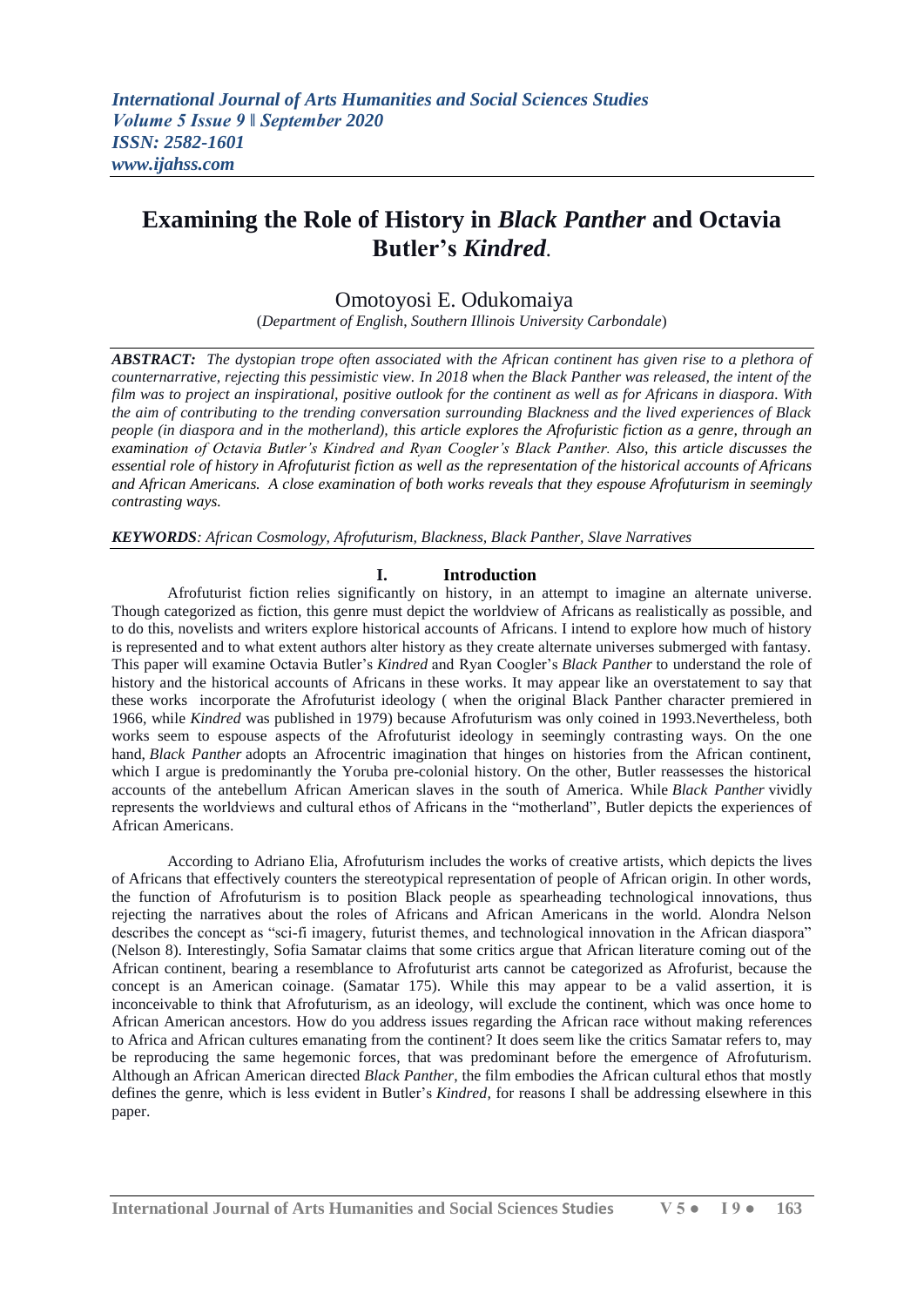### **II. Ryan Coogler,** *Black Panther*

Critics clarify that one of the defining features of the Afrofuturist work is its "spiritual difference from traditional sci-fi and fantasy writing" (Hoydis 71), which creates original narratives that depict the African cultural identity in juxtaposition with technology and science. Kodwo Eshun also claims that Afrofuturism, as a concept, must acknowledge that the African continent should be prioritized as "the object of futurist projection" because the west has portrayed the continent as one that perpetually exists in dystopia. (Eshun 293). Going by these definitions of Afrofuturism, we can agree that, of the two texts explored in this paper, *Black Panther* blatantly exemplifies the Afrofuturistic ideology. *The Black Panther* film, which draws from African cultures in order to make the Afrofuturist vision of Wakanda work, combines both traditional African worldviews with technological advancements. The film's depiction of African traditions highlights women warriors, ancestral "worship," as well as traditional religious ethos that. I argue, mirrors the West African Yoruba religious beliefs. Some critics have acknowledged that there is often the conflation of the mythical, magical, and sci-fi. However, Nalo Hopkinson, in an interview with Jene Watson-Aifah, contends that from an African worldview, it is impossible to distinguish between "a spiritual life from a technological life" (Hopkinson in Watson-Aifah 168). Hopkinson's assertion is apparent in Ryan Coogler's depiction of the role of the African traditional value system in the Afrofuturist ideology. Despite the technological advancements in Wakanda, powered by Vibranium, Wakandans do not let go of their identities as traditional African people with a unique history, thus projecting the core elements of Afrofuturism. Hoydis maintains that Afrofuturism combines the history of Africans with fantasy and sci-fi. In the same vein, Robert Heinlein articulates that speculative fiction "must be possible to the universe as we know it" (Heinlein 74), consequently implying that Afrofuturist fiction should be, in a sense, historically correct. *Black Panther* effectively incorporates the historical reality of African culture and spirituality even as it imagines an alternate world.

Ancestral veneration is at the center of most African religious cultural practices, and it is also a part of the Wakandan religion. The religious rituals and the vibrant spirit world inherent in the *Black Panther* is what many have claimed to be an indication that the film is deeply rooted in the African culture. For instance, during the enthronement ceremony of T'challa as the new King of Wakanda, T'challa is given a potion that restores his supernatural strength, after which he goes on the "ancestral plane" to seek counsel and wisdom for his role as the new King. He says to his ancestor, "tell me how to best protect Wakanda, I want to be a great king, just like you"(*Black Panther*). The Yoruba religious system typically relies on ancestors for guidance on how its kingdoms should be governed. The Yoruba people consult the cult of ancestors, also referred to as *Baba nla*, who represent the third category of spiritual beings, much like T'chaka's role in *Black Panther*. While the first category of spiritual beings is the supreme being, also known as *Olodumare* (the Almighty God), the second category of spiritual beings includes the Yoruba pantheon known as *Orisa*, a group of spirits/deities. The Pantheon goddess, Bast, which the narrator references in the opening scene of the film is originally known as an ancient goddess from the Egyptian religion, but Bast also replicates the Yoruba pantheon spirit, mainly because historians have traced the origins of the Yoruba people of West Africa to ancient Egypt. Hence, the similarities are not shocking.

The narrator, in the opening scenes of *Black Panther*, assumes the role of a griot, which is an element of the West African tradition. The film, which opens with a scene of a dark screen, lit by twinkling stars, begins with a boy's voice asking his father to tell him a story. The boy says to his father, "tell me a story of home" (*Black Panther*). The father then narrates how Wakanda came to be: "Millions of years ago, a meteorite made of vibranium, the strongest substance in the universe struck the continent of Africa affecting the plant life around it" (*Black Panther*). While the narration of the creation of Wakanda is fictitious, the griot tradition is not. The tradition is one peculiar to many cultures in West Africa. Germaine Dieterlen confirms that the role of the griots includes tracing descendants of lineages as well and transferring historical knowledge of culture, from one generation to the next. Dieterlen states that " the bards, also known as griots, have special knowledge of genealogies" (Dieterlen 124), and they also preserve cultural history, such as mythical creation stories, through oral traditions. Bert Bower and Jim Lobdell identify griots as "record keepers of the people" who keep histories of people's ancestors (Bower and Lobdell 166). The West African griot tradition is also apparent in Coogler's portrayal of Zuri as Wakanda's priest. Bower and Lobdell highlight the role of griots as the King's trusted ally since the King relies on "the griot's knowledge of history on current problems" (Bower and Lobdell 166). More specifically, *Black Panther* depicts the Yoruba priests, also known as *Ifa Priest*, through Zuri's role. Zuri, who conspicuously wears a purple *Agbada* (a robe worn by prominent Yoruba men), oversees the enthronement process of T'challa. Like the *Ifa Priest*, who performs a vital role in the enthronement of a new *oba* (King), Zuri offers T'challa a magical potion, which sends him on the ancestral plane, as a part of the enthronement ceremony. Zuri also puts the Panther mask on Tchalla, which represents the right of passage in African tradition,

**International Journal of Arts Humanities and Social Sciences Studies V 5 ● I 9 ● 164**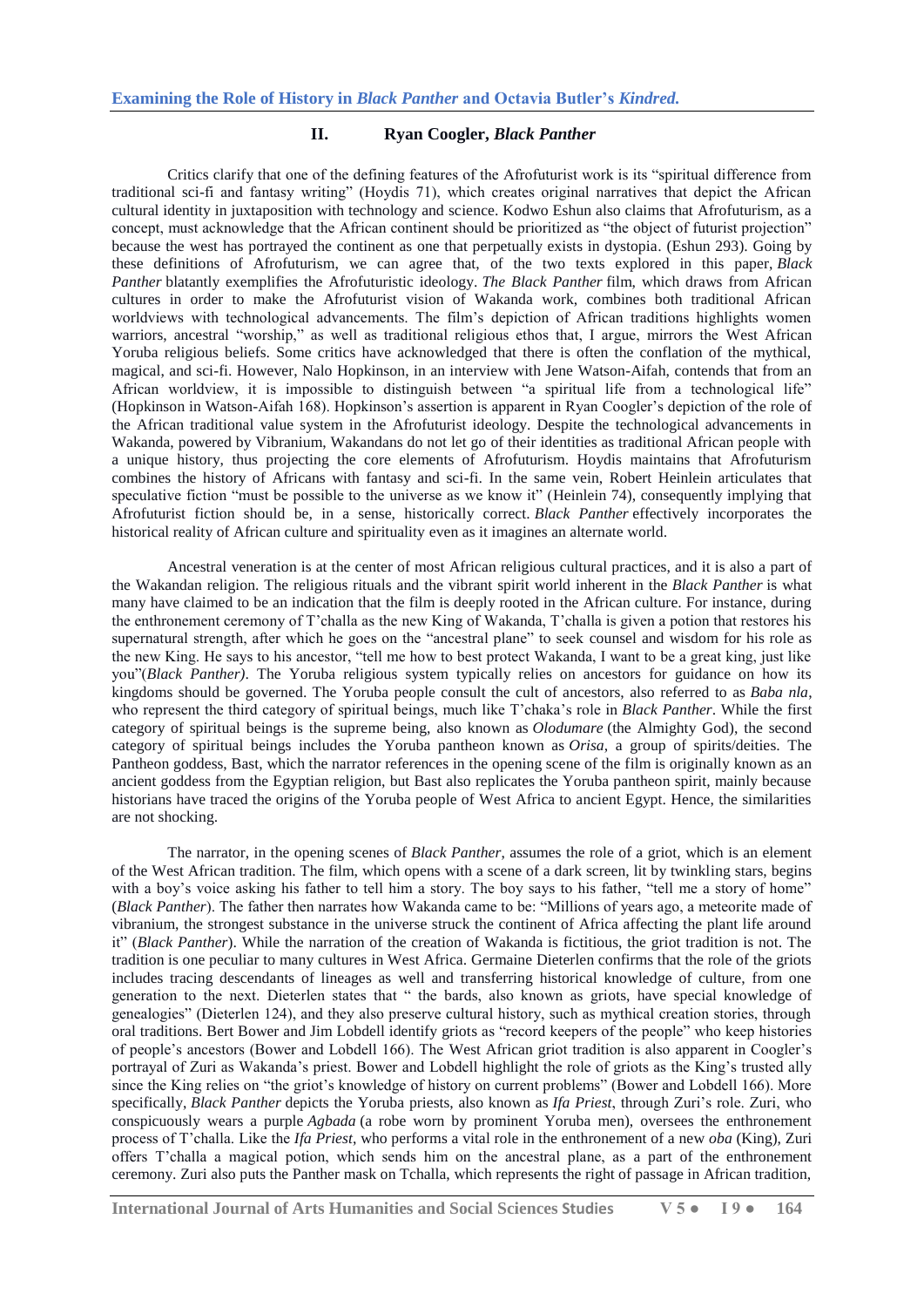## **Examining the Role of History in** *Black Panther* **and Octavia Butler's** *Kindred.*

during his fight with M'baku. Zuri's role as a spy fits into the griot's role as the King's trusted ally. It is the younger Zuri, sent by T'chaka to Oakland, who reveals Njobu's crimes. In his roles as griot for the Wakandan nation and as the King's trust ally, Zuri recounts to Tchalla the incidence between N'jobu, and T'chaka, as T'challa demands ―What happened to my Uncle N'Jobu? My father told me he disappeared‖ (*Black Panther*). Despite a promise Zuri makes to T'chaka vowing not to tell T'challa the truth, T'challa compels Zuri into compliance as he says, "I am your King now" *(Black Panther)*, after which Zuri tells T'challa about Njobu crimes. The older Zuri played by Forest Whittaker, addresses the nation of Wakanda saying, "Zuri, Son of Badu, give to you, Prince T'Challa, the Black Panther" (*Black Panther*), thus underlining his role as the overseer of the cultural heritage of Wakanda. Also, Zuri offers a path to the throne for anyone willing to challenge T'challa in a fight, and after T'challa successfully defeats M'baku, Zuri consummates the enthronement process by saying "I now present to you, King T'Challa" (*Black Panther*).

As an Afrofuturist fiction, *The Black Panther* depicts the civilization of the African culture prevalent in pre-colonial Africa, through the portrayal of the empowered Wakandan women. Although, Derilene Marco argues that the representation of Wakandan women is "a post-feminist assertion" or "a popular culture crop"( Marco 9) --hence displacing the historical roles African women played in pre-colonial Africa-- Myron Strong, and Sean Chaplin establish that "divine femininity" is one of the common themes in Afrofuturistic writing" ( Strong and Chaplin 59), especially because colonial history records how the European colonialists diligently worked to suppress and ignore these aspects of the African tradition. Pre-colonial history shows that the Yoruba society empowered its women, and the film makes this abundantly evident through the all-female army of T'challa. The Yoruba kingdom had notable female warriors as well as female Kings who ruled kingdoms. *The Black Panther*, notably alludes to one of the warriors under the control of the Oyo empire. The Dahomean amazons, represented by Wakanda's Dora Milaje army group, restate the inspiring position of women in Yoruba Kingdoms. Perhaps we should note that the Dahomey kingdom, modern-day Benin Republic, was under the influence of the Oyo Empire and was, as a matter of fact, one of the Yoruba kingdoms outside the territorial boundaries of the Yoruba indigenous location. Strong and Chaplin acknowledge that Coogler "pulls from aspects of pre-colonial Africa, particularly the Kingdom of Dahomey" (Strong and Chaplin 59), which confirms the influence of the 17th century Dahomey amazons on the Dora Milaje. Also, Princess Shuri's role as the only prominent scientist in Wakanda, illustrates what Julia Hoydis describes as "unique kinds of females who do not fit into the positions that Euro-American racial or patriarchal hierarchies assigned to African women" (Hoydis 74). Princess Shuri, not only designs communication devices, equipped with "audio surveillance systems" (*Black Panther*) and sound absorbent shoes, she also heals Agent Ross, using futuristic medical equipment that appears to combine African medicine and technological appliances, a point I shall discuss later on in this paper. It also appears that the role of women in T'challa's life and his reign as a king, imitates the role of the Oshun goddess in Yoruba cosmology. Patrice Rankine, a Professor of Classics and the Dean of the School of Arts & Sciences at the University of Richmond, asserts that T'challa "does not know his true beauty until Oshun touches him‖ (Rankine). In other words, just like the Oshun goddess, the women that surround T'challa inspire him to be the king he is destined to be.

The notion of an uncolonized African continent seamlessly fits into the counter-narrative elements of Afrofuturism. Although Ethiopia is the only country that was, in reality, never colonized on the African continent, nevertheless, Italians occupied the country. This reality contrasts the portrayal of Wakanda as a nation because there were no foreigners, other than Agent Ross, whom T'challa orders to be taken with him, to provide quick healing for him using Wakanda's futuristic health system. The film imagines an alternate world where there is an African country that is not only uncolonized but also one that is self-sufficient and does not receive foreign aid, "nor engages in international trade"(*Black Panther*). This depiction of Wakanda ties into Elia's definition of Afrofuturism, as the critic, perceives that the essence of Afrofuturism as a genre, is to counter narratives about the roles of Africans and African Americans in the world. Eshun also defines Afrofuturism or Afrofuturistic art as one that "challenges the idea of Africa as a metaphor for dystopia and catastrophe, suggesting instead an optimistic-or at least an unbiased -vision of the future of Africa" (Eshun 291). Fundamentally, Adriano's and Eshun's assertions, as well as *Black Panther* negate the representations of dystopia and chaos, associated with the African continent, and this is precisely the image Wakanda projects, a nation that can rule its citizens without foreign interference of any kind.

A look at the history of pre-colonial Yoruba Kingdoms showcases the Utopia inherent in Wakanda *.*The Yoruba society had grandiloquent empires which existed before the colonization of Africa. The Yoruba people and its kingdoms were famously known for their vibrant enduring culture, as well as the strong politicaleconomic societies that thrived during the pre-colonial times. Dierk Lange articulates that "among the peoples of Africa, the Yoruba stand out as especially rich in testimonies of their past" (Lange 307). Lange goes on to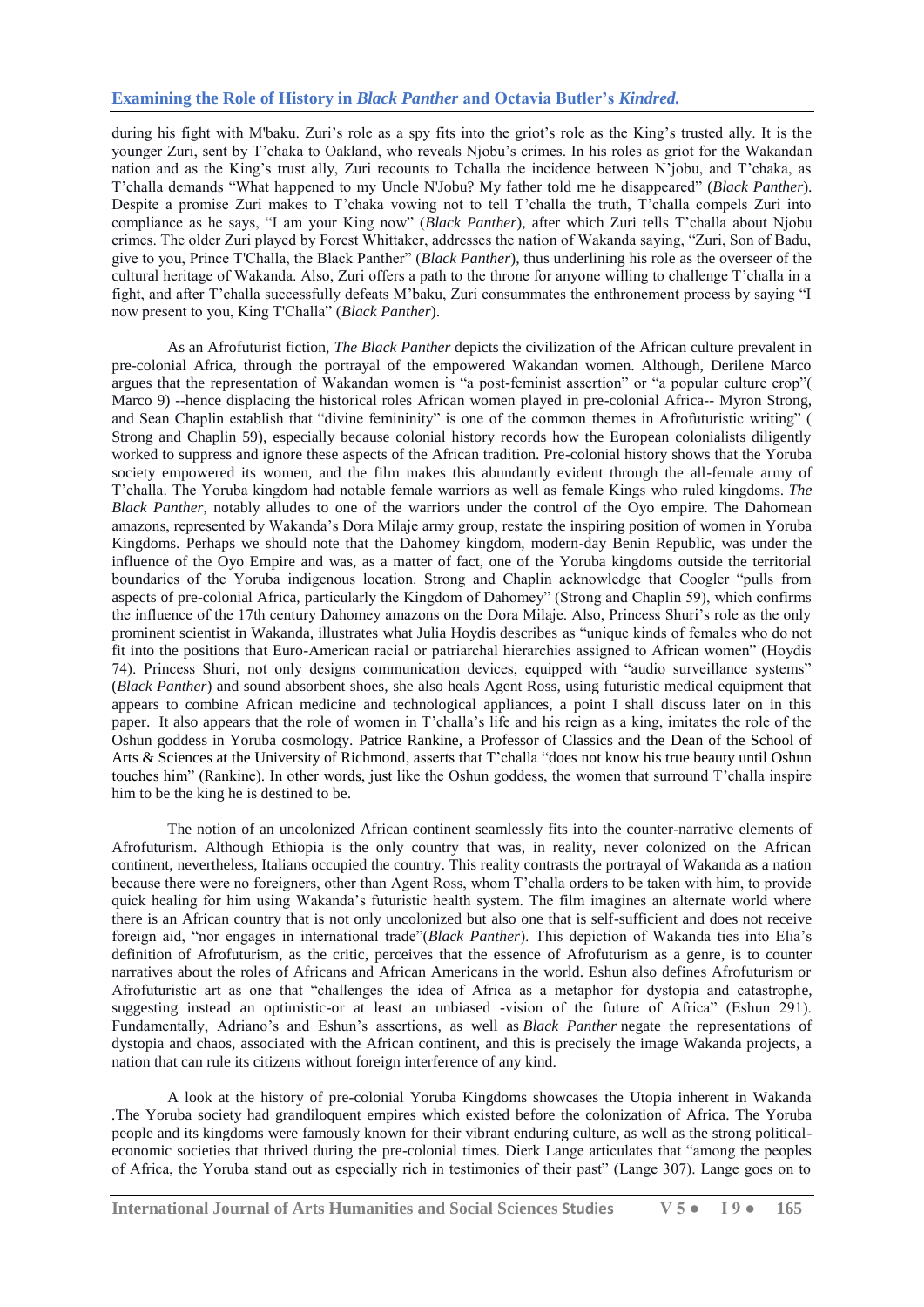## **Examining the Role of History in** *Black Panther* **and Octavia Butler's** *Kindred.*

state that Ile-Ife, the traditional capital of the Yoruba Kingdom, along with the mythical historical tradition, and the terracotta Bronze artwork attracted the attention of Europeans. The civilizations of the Yoruba people marveled the Europeans to the extent that European historians presumed that the creativity was influenced by the early influences of the Mediterranean civilizations This history of the pre-colonial Yoruba society evidently demonstrates how Coogler may have drawn from the past glories of the African continent, to imagine a fictional African country like Wakanda. Conspicuously, we see a reference to the Nok art from the Yoruba Empire when Erik Killmonger visits the British museum to take the vibranium artifact. When, Killmonger asks the museum attendant about the historical origin of an art piece, the attendant responds that two of the art pieces were from 7th century and 16<sup>th</sup> Century Benin (according to historical records, Benin was a kingdom under the Yoruba Empire).

Princess Shuri's laboratory represents the result of the coming together of technology and the African cultural ethos. As with the setting of the Wakandan society, Shuri's laboratory projects Afrofuturist aesthetics, as the walls are designed with African art and textiles. The props in the lab are also emblematic of the African cultural identity. As a scientist, Princess Shuri, dons herself with African-looking attire and even when she wears white, which represents the Euro-American outfit for scientists (white lab coat), she wears a stylish and unique white dress. In a similar manner, her patient, Agent Ross, wears what appears to be a Kaftan made with African textile. Her tools, particularly, the Vibranium which she uses to heal Agent Ross, as well as the clawlike gauntlet she uses to fix his wounds, are African inspired. These props, costumes and designs, in a scientific laboratory, reecho Nalo Hopkinson's assertion, that from an African worldview, it is impossible to differentiate between technology and the African spiritual ethos, suggesting that there is an intersection of religion and science-technology in the African cultural world. Hopkinson's claim bears likeness with Strong and Chaplin's views, as they argue that the collusion of vibranium with Africa "altered Wakanda's environment and created a fusion of plant life that was both earth and alien…..that gives *Black Panther* an Afrofuturist perspective and acts as a vine that threads the past, present and future throughout" (Strong and Chaplin 58). Reiterating Hopkinson's, Strong and Chaplin's statements, it does appear like Coogler projects that the purple heart-shaped herb, which grants superhuman strength, speed, and instincts, combined with the technological geek knowledge, as represented by Princess Shuri, represent the solution that will drive Africa's future liberation from neocolonialist developed nations.

## **III. Octavia Butler, Kindred**

While *Black Panther* adopts the African cultural and pre-colonial history in its Afrofuturist vision, Butler looks to the history of slavery to imagine an alternative world, where an African female is assertive. Dana, Butler's protagonist, involuntarily time travels back and forth from 1972, California to antebellum Maryland. Through the eyes of Dana, the novel depicts the lived experiences of African slaves on plantations. Butler deviates from the prevalent form of slave narratives at the time, since she combines fantasy and science fiction as a means to focus on the intersections of racial and gender oppression experienced by African female slaves. Essentially, Butler explores the worldviews, realities, and lived experiences of African Americans, who were cut off from their African ancestors and shipped to the Americas for slavery.

If Afrofuturism, as a concept, implies a futuristic outlook, marked by technological advancements, like Mark Dery, queries, how then does a slave narrative like *Kindred*, adopt a futuristic outlook? Most critics establish that though *Kindred* is a slave narrative, it employs certain aspects, crucial to the Afrofuturist ideology. Madhu Dubey acknowledges that, on the surface, speculative fictions of slavery may seem antithetical to the futuristic outlook characterized by Afrofuturism, but because they utilize non-realist literary devices, they project futurism. Butler's neo-slave narrative utilizes time travel as a tool to send Dana, a contemporary writer, back in time to bring to light, critical issues overlooked or inadequately addressed by historical slave records. That time travel is fictitious is a given, but the history of slavery inherent in *Kindred* is not. However, it is through the paranormal device that readers can identify with the experiences of slavery, consequently eliminating the ideology of distance which characterizes previous slave narratives. Robert Crossley, whose essay serves as the reader's guide to the 25th Anniversary edition of *Kindred*, contends that "though *Kindred* is not itself a work of science fiction, Butler has brought to the creation of this narrative, the sensibilities of an author who works largely outside the tradition of realism" (Crossley 265). Essentially, Crossley, just like Dubey, argues that the non-realist elements in *Kindred* (i.e. time travel) coupled with Butler's reputation as a sci-fi writer seep into our reading of the novel. Natelegé Whaley adds to the notion of non-realism associated with Afrofuturism and by extension Butler's *Kindred* as the critic asserts that Afrofuturism is "a way of helping people push past barriers and limitations of space and time" (Whaley), not to change the past, but to re-envision the past, in an attempt to understand the past "as something more than history" (Dubey 780) to change the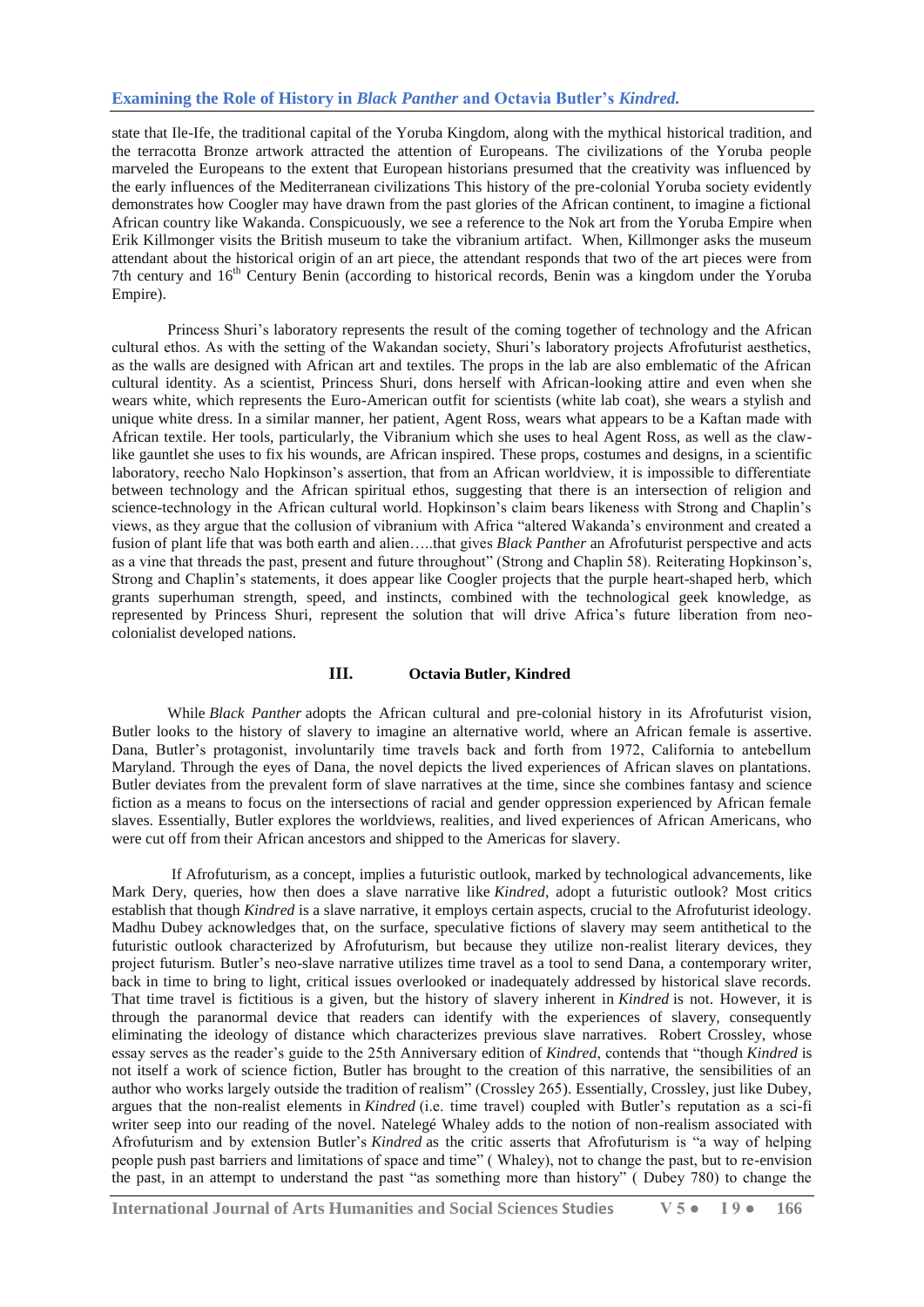future. In a similar manner, Adriano Elia denotes that Butler employs time travel to "address socio-political discourses… …and to investigate the amplified effect of old slavery on contemporary people" (Elia 20-21). In other words, time travel as a device, enables Butler to revisit historical slavery such that modern-day readers can understand the legacies of slavery in the contemporary American society. Therefore, we can infer that it is Butler's use of time travel that makes *Kindred* an Afrofuturist writing.

The dynamics and science of time travel, according to Crossley, is irrelevant to Butler's purpose and it clarifies why Dana's arm is amputated in both worlds. Unlike other science fiction texts where lacerations in the past do not transfer to the present, Dana bears her physical wounds in both worlds. Dana narrates, "I was almost comfortable except for the strange throbbing of my arm. Of where my arm had been. I closed my eyes again, remembering the way I had been hurt-remembering the pain" (*Kindred* 9). In Essence, not only does she lose her arm, but Dana can also feel the pain even in the present. Drawing from Nadine Flagel's argument, the pain that Dana experiences surpass the physical as it is more of a mental grief than it is physical. Flagel writes, "pain's legitimacy secures trauma's reality" (Flagel 232). In other words, Flagel asserts that not only were there physical scars of slavery (marked on the bodies of slaves) but also figurative scars of slavery's trauma, exist in the Black man's psyche and their lived realities. Therefore, Dana, who loses her arm as she travels through time, also some part of her identity, which she can never regain.

Evidently, Dana's lost arm (in both worlds) is a significant motif in understanding Butler's intentions as a reader. The prologue begins with Dana attempting to reconcile the loss of her arm and the fact that she is unable to explain the circumstances leading to the loss of her arm. Dana recounts:

I lost an arm on my last trip home. My left arm. And I lost about a year of my life and much of the comfort and security I had not valued until it was gone. …. "How did you hurt your arm?" they asked. "Who hurt you?" My attention was captured by the word they used: Hurt. As though I'd scratched my arm. Didn't they think I knew it was gone? I tried to think through the drugs, through the distant pain, but there was no honest explanation I could give them—none they would believe. "An accident." (*Kindred* 9)

This excerpt suggests that the loss of her arm jolts Dana out of the superficial comfort she has with her husband in 1976, California, to the realities of the history of slavery, and its haunting legacies in the present. Dana's reaction to the Police, and her perception of their anticipated reaction to her response, symbolizes the American system's invalidation of the impacts and legacies of slavery in the modern society since she wonders if the Police would believe her explanation about how she lost her arm. In other words, Dana's supposes that regardless of the explanation she gives for her amputated arm, the Police would not believe her because, as Lawrie Balfour puts it, the reactions of the Police "reproduces a pattern of white incapacities to believe what Black Americans are saying about the conditions of their lives" (Balfour 178). Although Dana loses an arm due to time traveling between 19th century Maryland and 1970's LA, which causes her arm to get stuck in a wall, her lost arm represents Butler's attempt at depicting ways in which old slavery dismembered Black female bodies, and Black communities.

Dana's amputated arm also represents a critique against the appropriations of the word "slavery" in the modern world. Her lost arm (in both worlds) serves as evidence for the damages caused by slavery, and the savagery of the institution of slavery, which in stark contrast to the contemporary usage of the word adulterates the severity of the old slavery. Dana's arm and its relationship to time travel foregrounds the extreme brutality of the old slavery in contrast to the "slave market," which Dana alludes to, in 1972 California. Dana qualifies the labor agency, "that regulars called the slave market as the opposite of slavery" (*Kindred 53*) because unlike the old slavery which was characterized by captivity, forced and unpaid labor, the agency, at least offers a wage and did not, in the real sense, enforce or enslave its workers (*Kindred 53).* The slave market metaphor, within the context of *Kindred,* is a double-edged sword, which is critical of appropriations of slavery and capitalist economies. As a critique against capitalist economies, Butler appropriates the zombie metaphors peculiar to slavery, as Dana describes the work that she does for the agency as "mindless work done by non-people" (*Kindred* 53).

As an Afrofuturistic fiction, Butler's protagonist depicts the multiple layers of oppression the female slave encounters on the plantation. Dana, like most female slaves, plays the role of nurturer and almost gets raped in the process. She is racially oppressed as she is whipped, leaving scars that remain visible on her back, in 1976, California. Nonetheless, Dana remains a strong female character, who demands to be called by her name and not "nigger." Dana assertively declares that she could accept Rufus as her "ancestor, her younger brother, her friend‖ (*Kindred* 260) but certainly not as a master, or her lover. Dana rejects the two roles that the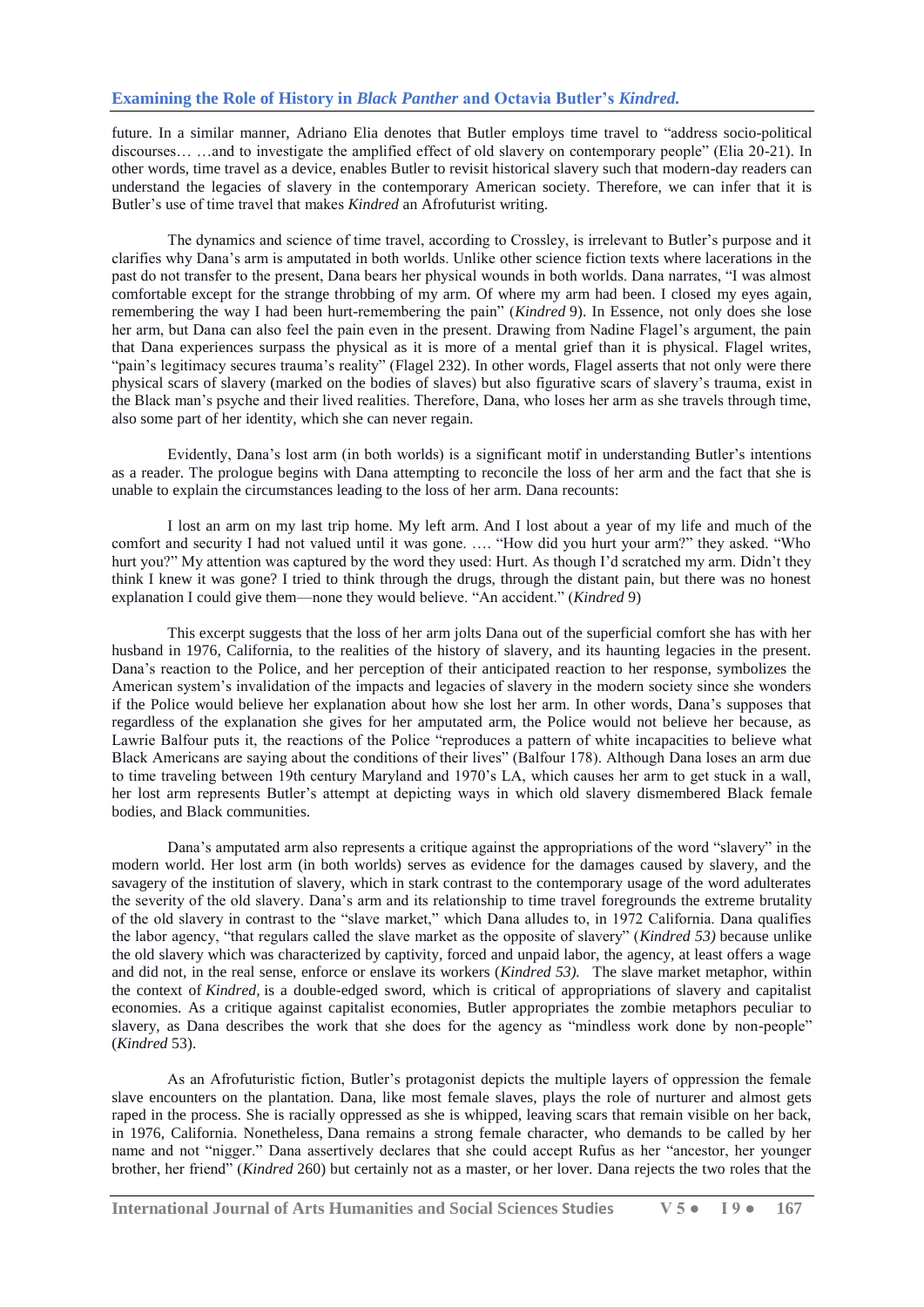antebellum American society imposed on female slaves. Flagel alleges that Dana "tries to socialize and control Rufus" and that "the novel's climax substitutes the death of a man for the rape or death of a woman" since she finds control "not in nurture but in murder" (Flagel 222-223). In other words, Flagel affirms that unlike traditional slave narratives, where the woman may assume a powerless role, Dana does not as she manipulates Rufus and eventually stabs him to death.

Whaley argues, like most Afrofuturist critics, that what distinguishes Afrofuturist fiction from other forms of science fiction is its focus on "feminine expressions and contributions of women to humanity" (Whaley). Strong and Chaplin note that Afrofuturistic fiction rejects the negative stereotypical tropes associated with Black femininity, and Butler certainly incorporates this notion in *Kindred.* Dana alters our perception of female slaves as docile beings who lack agency. Dana, not only demands respect from her supposed "master," Rufus, but she also controls him into securing her eventual birth. Dana assertively and consistently demands that Rufus defer from calling her or any Black person "nigger" as she sensitizes him on the consequences of racial stereotyping. Dana says to Rufus, "I'm a Black woman, Rufe. If you have to call me something other than my name, that's it…Look, I helped you. I put the fire out, didn't I? ...All right then, you do me the courtesy of calling me what I want to be called." (*Kindred* 25 ). Dana boldly calls Rufus "white trash," hoping that he too, feels disparaged by a contemptuous racialized name. In reality, the audacity shown by Dana would have earned her severe punishment if she were a real slave in the 1800s. But, as Whaley asserts, Butler uses time travel as a means to help descendants of slaves, like Dana, "to push past limitations" that defies time and space enabling a reconciliation of the past, but also highlighting the realities of the past that still linger in the present reality (Whaley). Hoydis clarifies that female protagonists in Afrofuturist writing "often possess special abilities or are sorceresses and god-like figures"(Hoydis 75). Hoydis also asserts that these female protagonists typically opt for a "nonviolent resolution" (Hoydis 76). While we may agree with the former—since Dana has the involuntary ability to travel through time and space, making it her "special ability" —the latter seemingly proves to be untrue of Dana's resolution. Even though Dana's action (i.e. the murder of Rufus) arose out of a compulsion to prevent her rape, unlike Nnedi Okorafor's protagonist Onye in *Who Fears Death,* whom at the point of rape, opts for a non-violent punishment for her abuser, Dana has a premeditated intent, ready to attack Rufus at the slightest attempt. Once she senses Rufus' obsessive declarations for her to remain in antebellum Maryland, Dana becomes uncomfortable and finds her way to the attic stairs, where she keeps her knife.

As effective as the time travel device is in Butler's novel, Dubey implies that, in some sense, it alters the history of slavery that we know. When Rufus attempts to rape Dana, she stabs him in the side and triggered by fear, she escapes to the twentieth century. Dubey says that Dana's escape into the future at that moment was "an option that was obviously not available to Alice or any other antebellum slave" (Dubey 791). Saidiya Hartman recapitulates a similar occurrence of a certain slave named Celia charged with the murder of her master, who had raped her repeatedly. Hartman explains that because Celia was a slave, and slaves "could not give or refuse consent, nor offer reasonable resistance, they were criminally responsible and liable," and as a result, Celia was sentenced to her death by hanging (Hartman 82). Unlike Celia and Alice, who could not escape rape -or in Celia's case, the consequences of the murder of her abuser- we can conclude that Dana's disfigured arm represents the repercussion of Rufus's murder as she narrates "He collapsed across me, somehow still alive holding my arm...I pushed him away somehow-everything but his hand still on my arm...something harder and strong than Rufus's hand clamped down on my arm squeezing it, stiffening it, pressing into it…something cold, paint, plaster, wood-a wall" (*Kindred* 261). Evidently, although she escapes rape and the consequences of murder in the antebellum south, Dana's Black body, undergoes mutilation so that she can become a free woman.

In a cultural sense, Stella Setka, notes that Butler's use of time travel "invokes the phantasmic by incorporating elements of Igbo cosmology" (Setka 93) since it enables Dana to connect with her ancestors, thus embodying aspects of the Afrofututist ideology. Setka argues that it is the paranormal device that lets Dana understand "the spiritual worldview" of her ancestors, which bears semblance to the West African Ibo cosmology (Setka 93). In other words, like Coogler, Setka argues that Butler draws from the African spiritual worldview. The critic particularly argues that the traumas that Dana witnesses and experiences reflect those of the *Ogbanje*, an Ibo word for a spirit child who travels between worlds. The *Ogbanje*, who causes and attracts grief, is tied to the spirit world, and as a result, they are born several times, but also die several times because of their spiritual ties to the *Ogbanje* spirit realm. So just like Dana, who goes back in time reluctantly to save her ancestors, the *Ogbanje* involuntarily goes back to the spiritual realm (through a physical death in the real world), called by fellow *Ogbanjes*. Both Dana and the *Obanje* experience trauma and travel in between worlds, consequently provoking empathy in readers. As argued by Setka, these parameters connect *Kindred's* spiritual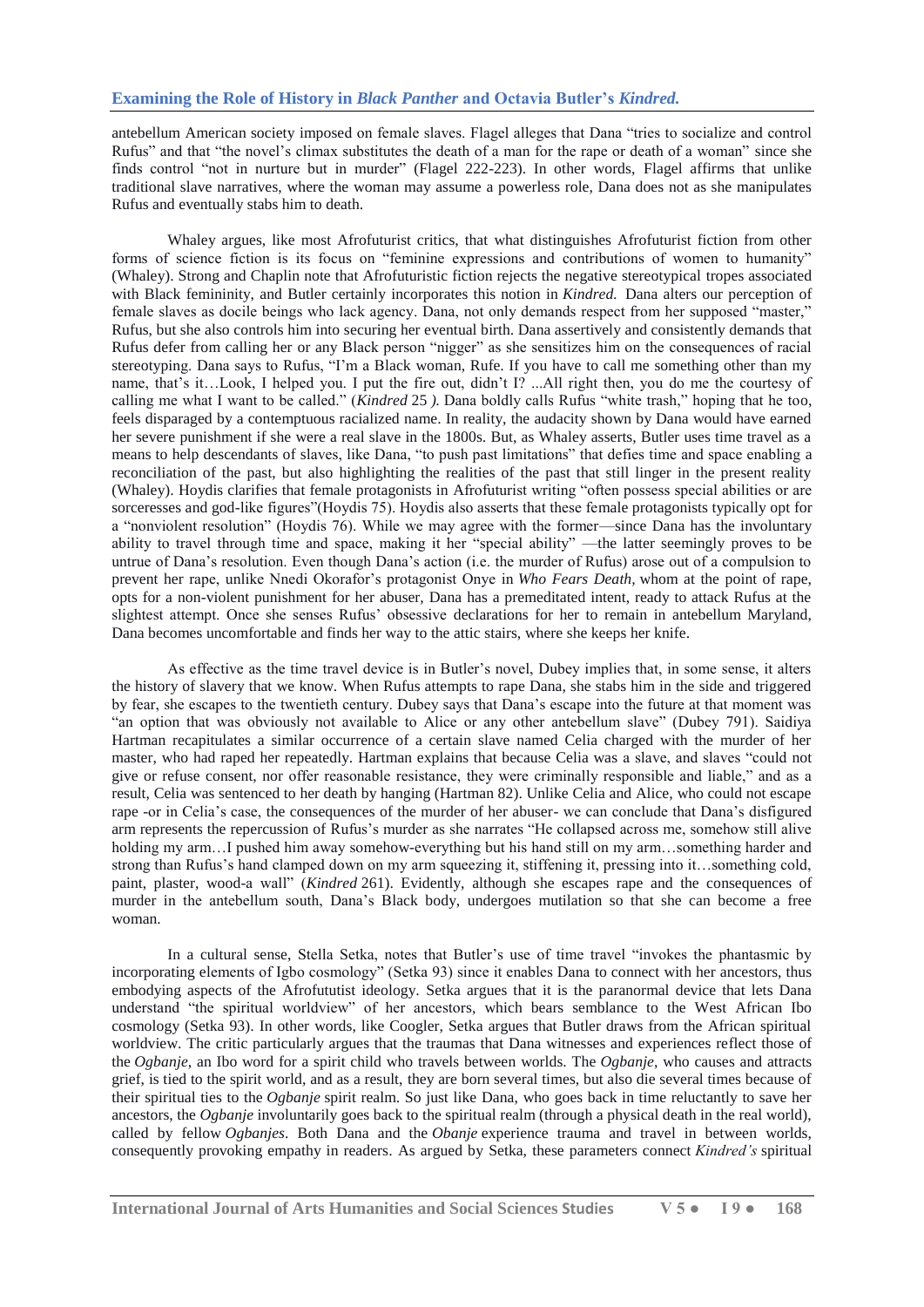sphere to the Ibo tradition. Although Setka makes a compelling case for the African cultural ethos inherent in *Kindred*, the *Black Panther* unambiguously depicts the African traditions more vividly than *Kindred* does.

Alienation is also central to the Afrofuturism discourse, since African Americans have been cut off from their African ancestry and have also been excluded from the American society. Through Dana's experience of slavery in antebellum Maryland, Butler depicts the alienating effects of slavery on African Americans. Dana demonstrates a struggle between alienation and belonging several times during her "journeys" between California and Maryland as she recounts: "I could recall feeling relief at seeing the house, feeling that I had come home. And having to stop and correct myself, remind myself that I was in an alien, dangerous place. I could recall being surprised that I would come to think of such a place as home" (*Kindred* 190). The estranging effects of experiential slavery, makes Dana feel that Weylin's plantation, had now become home, because amid the uncertainty, as a Black woman stuck in a world that was not hers, she got accustomed to Weylin's home. She also knew that in as much as the plantation was the only thing close to home for her, it was, a dangerous place. Dana's mental struggle also comes into play when she returns to her real home (i.e., 1976 California) as she says, "it hadn't felt homelike" (*Kindred* 191) because her experience of slavery had taken a part of her. Dana's mental battle, which Dubey describes as " a trope of the haunting"(Dubey 789), illustrates the experiences of slaves, who contemplated freedom through rebellion or to continue to persevere. Dubey argues that haunting as a tope for slavery depicts how institutionalized racism in contemporary American society, serves as a continuum for the alienation, debasement, and oppression of African Americans.

In contrast to Butler's handling of estrangement, *Black Panther* adopts a more inspirational approach (at least for the Black race). Just like Bernadine Evaristo's *Blonde Roots*, Coogler estranges racism through Agent Ross's presence in Wakanda. Princess Shuri, who calls Agent Ross "colonizer," describes him as "another broken white boy" who needs to be fixed (*Black Panther*). Princess Shuri's sarcastic tone in her communication with Agent Ross is symbolic of estrangement. Agent Ross asks Princess Shuri, "is this Wakanda," to which Princess Shuri responds, "no Kansas"(*Black Panther*). Doubting her assertion about how long he had been in Wakanda, Ross says to Princess Shuri, "I don't think so. Bullet wounds don't just magically heal overnight" (*Black Panther*), but she again sarcastically counters him with the potency of Wakanda's technology. Similarly, M'baku and the Jabaris caution Agent Ross against speaking, with loud barks as he utters, "You cannot talk. One more word, and I will feed you to my children". M'baku, though in a seeming humorous tone, attempts to put Ross in his place, an alien in Wakanda, stripped of his freedom of speech.

#### **IV. Conclusion**

The success of *Black Panther* and Butler's debut novel indicates that Afrofuturism is indeed more than a concept, but a movement, a political mission, and an emancipatory agenda that Africans and people of African descent must hold on to. *Black Panther's* Wakanda projects the notion that Africans can be both "contemporary" in the sense of technological advancements (like the pre-colonial Yoruba Kingdom) and still hold on to their religious and cosmological values and belief system, consequently dispelling the stereotypical binary of the traditional primitive world (Africa) and the modern new western world. In projecting a futurist African nation, *Black Panther* adopts the Yoruba cultural history, consequently making the Afrofuturist concept palpable. Characters in Coogler's film display fully what it means to be African, in every sense, from the rich display of African textures to the theatrical dance moves, the spiritual worldview depicted, combined with technology, we can say it is the best celebration of African history and culture.

On the other hand, Butler's *Kindred* projects futurism by empowering her protagonist, with agency and involuntary time-traveling abilities. Butler's novel, unlike *Black Panther* that is more celebratory, *Kindred* reflects the traumas experienced by African Americans. Nevertheless, Butler successfully counters the narratives associated with African Americans and stirs contemporary African Americans of the legacies of slavery in the present world. Butler, in her novel, calls African Americans to challenge the status quo and to change the future by evaluating their current position in American society. In all, both works depict how similar, but also how different, the worldviews of Africans on the African continent, and African Americans are.